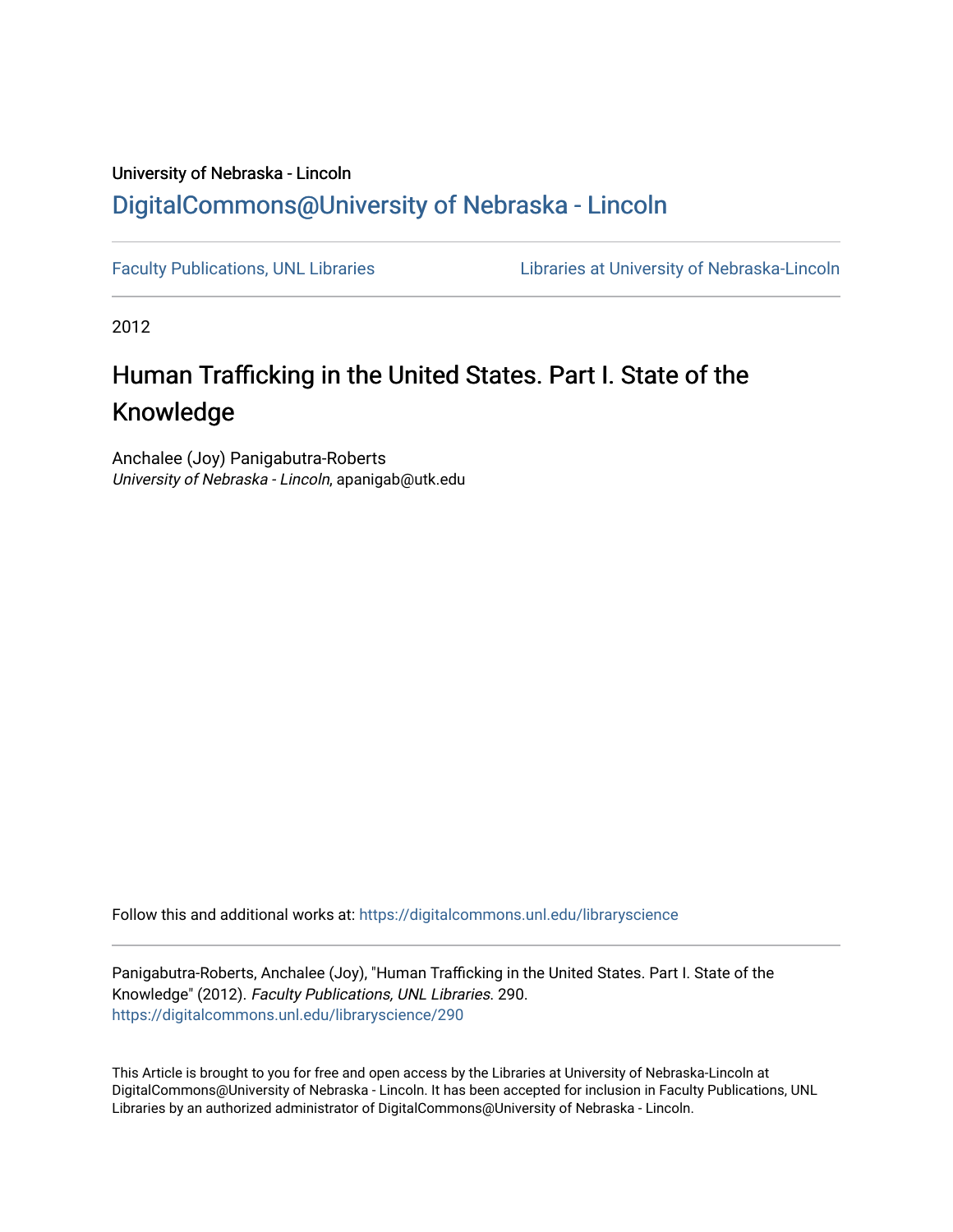Published in *Behavioral & Social Sciences Librarian* 31 (2012), pp. 138–151; doi: 10.1080/01639269.2012.736330 Copyright © 2012 Taylor & Francis Group, LLC. Used by permission.

# **Human Trafficking in the United States. Part I. State of the Knowledge**

#### Anchalee Panigabutra-Roberts

University of Nebraska-Lincoln Libraries, Lincoln, Nebraska

#### **Abstract**

This article, the first of a two-part series, introduces the topic human trafficking in the United States. Based on the literature review, the author delineates definitions of "human trafficking," the extent and types of human trafficking in the United States, characteristics of trafficked victims and perpetrators, the human trafficking data reporting system, and examples of cases in the United States and its territories. The goal is to provide an introduction to this topic for library staff to use in their research and instruction services. Part II, to follow, is a survey of United States government web resources on human trafficking in the United States for publications and data.

**Keywords**: human trafficking, United States, review of research literature, trafficked victims, data collection

### **Introduction**

Over the 12 years since the *United Nations Protocol to Prevent, Suppress and Punish Trafficking in Persons* (United Nations 2000) and the United States anti-trafficking law, *Trafficking Victims Protection Act of 2000* (United States 2000), were passed and adopted, there has been more attention paid to human trafficking in the United States. This has resulted in an increase in research funding for this problem by the United States government (USG) agencies and nongovernmental organizations. USG agencies have also started to collect data on human trafficking in the United States and to provide information on human trafficking on their websites.

The author wishes to thank the editor and the anonymous readers for *Behavioral & Social Sciences Librarian*, and colleagues Kathleen Johnson and David Tyler, both at the University of Nebraska-Lincoln Libraries, for their editorial feedback and comments, which strengthened this article tremendously. *Correspondence*: Anchalee Panigabutra-Roberts, Metadata & Multicultural Services Librarian & Women's and Gender Studies Faculty & Liaison, University of Nebraska- Lincoln Libraries, 322E Love Library, PO Box 884100, Lincoln, NE 68588-4100; email aroberts4@unl.edu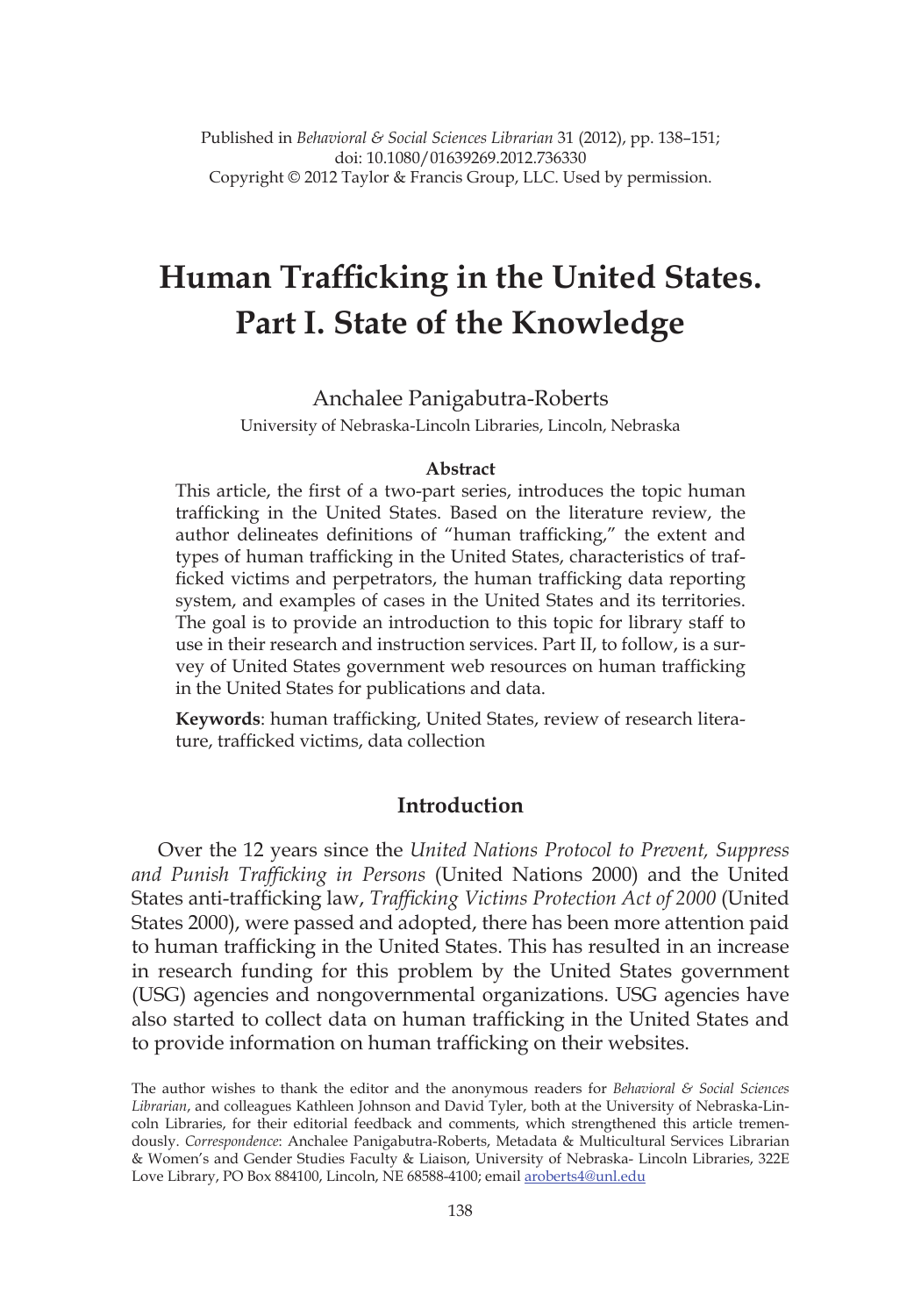This article, part I, serves as an introduction to and overview of human trafficking in the United States and is followed by a guide to USG web information resources on human trafficking in the United States. Part I addresses the state of knowledge on human trafficking (HT) in the United States, which covers the extent and types of human trafficking in the United States, characteristics of trafficked victims and perpetrators, the HT data reporting system, and examples of cases in the United States and its territories; part II, which follows, provides a survey of USG web resources for publications and data on human trafficking in the United States. The author has elected to include only published data but will identify the unpublished data whenever possible. The goal is to provide an introduction, overview, and a guide on HT for library staff to use in their research and instruction services. The article will also benefit new researchers, students, government agencies, nongovernmental organizations (NGOs), social service providers, and other users exploring this topic.

#### Definitions of Human Trafficking

Before further discussing the topic and reviewing the relevant literature, it is imperative to define the term "human trafficking" based on U.S. antitrafficking law. The United States adopted its first anti-trafficking law by ratifying a United Nations (UN) convention, *United Nations Protocol to Prevent, Suppress and Punish Trafficking in Persons* (2000), known as "the Palermo Protocol." Per the protocol, the term "trafficking in persons" was coined and defined as:

the recruitment, transportation, transfer, harbouring or receipt of persons, by means of the threat or use of force or other forms of coercion, of abduction, of fraud, of deception, of the abuse of power or of a position of vulnerability or of the giving or receiving of payments or benefits to achieve the consent of a person having control over another person, for the purpose of exploitation. Exploitation shall include, at a minimum, the exploitation of the prostitution of others or other forms of sexual exploitation, forced labour or services, slavery or practices similar to slavery, servitude or the removal of organs. (United Nations 2000)

The UN Protocol covers three types of human trafficking: sex, labor, and organ trafficking. Henceforth, the following abbreviations are used here: HT for human trafficking, LT for labor trafficking, and ST for sex trafficking.

The United States ratified the UN Protocol in the same year, to enact the *Trafficking Victims Protection Act of 2000,* known as TVPA (United States 2000). This act defines "severe forms of trafficking in persons" as: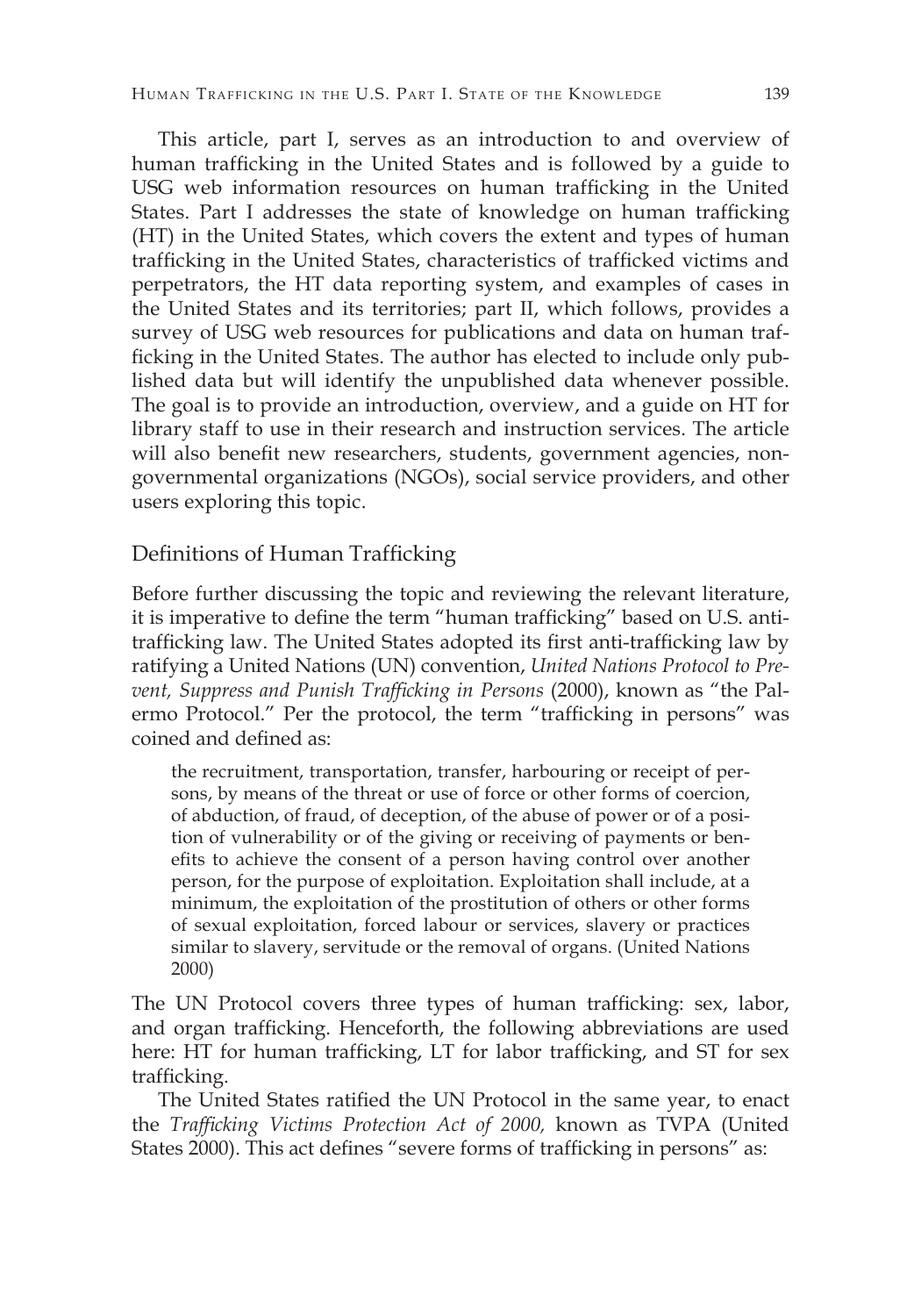(a) sex trafficking in which a commercial sex act is induced by force, fraud, or coercion, or in which the person is induced to perform such an act has not attained 18 years of age; or,

(b) the recruitment, harboring, transportation, provision, or obtaining of a person for labor or services, through the use of force, fraud, or coercion for the purpose of subjection to involuntary servitude, peonage, debt bondage or slavery (United States 2000, 8).

The U.S. law covers sex and labor trafficking, but not organ trafficking. This law provides assistance to trafficked victims in exchange for their providing assistance to U.S. law enforcement in prosecuting their traffickers. Subsequently, in 2008, the *William Wilberforce Trafficking Victims Protection Reauthorization Act* expanded the scope of HT law to include domestic workers and U. S. citizens and residents as trafficked victims, not previously covered by TVPA, as well (United States 2008). Since TVPA, many states have passed similar laws. According to the Polaris Project, as of August 7, 2012, 47 states and the District of Columbia have sex trafficking criminal statutes, and 49 states and the District of Columbia have labor trafficking criminal statutes (Polaris Project 2012).

### **Literature Review**

The lack of reliable data on the nature and scope of human trafficking in the United States and other issues impacting research, information, and data resources on HT has been addressed and is still an ongoing concern for scholars and USG agencies alike. Goździak and Collett (2005) reviewed the literature on human trafficking in North America to find out about the funders and researchers on trafficking in human beings in North America, the methodologies and data sources used, the foci of the trafficking research, the types of studies conducted, and the research gaps that needed to be filled. They found that there was a lack of reliable data and transparent methodology for its validation, due at least in part to the development of research methods in this area being in its infancy (Goździak and Collett 2005, 121–22). A year later, the U.S. Government Accountability Office conducted a study to review U.S. international antitrafficking efforts and found that the USG's estimates on the number of trafficked victims across international borders (600,000–800,000) was questionable due to methodological weakness, gaps in data, and numerical discrepancies, especially for the number of observed and estimated victims of trafficking (U.S. Government Accountability Office 2006, prelim. page). Musto (2009) pointed out problems due to the lack of a standard, scholarly, and precise definition of "trafficking"; this lack of standardization impacted the statistics on trafficked victims associated with the different definitions collected by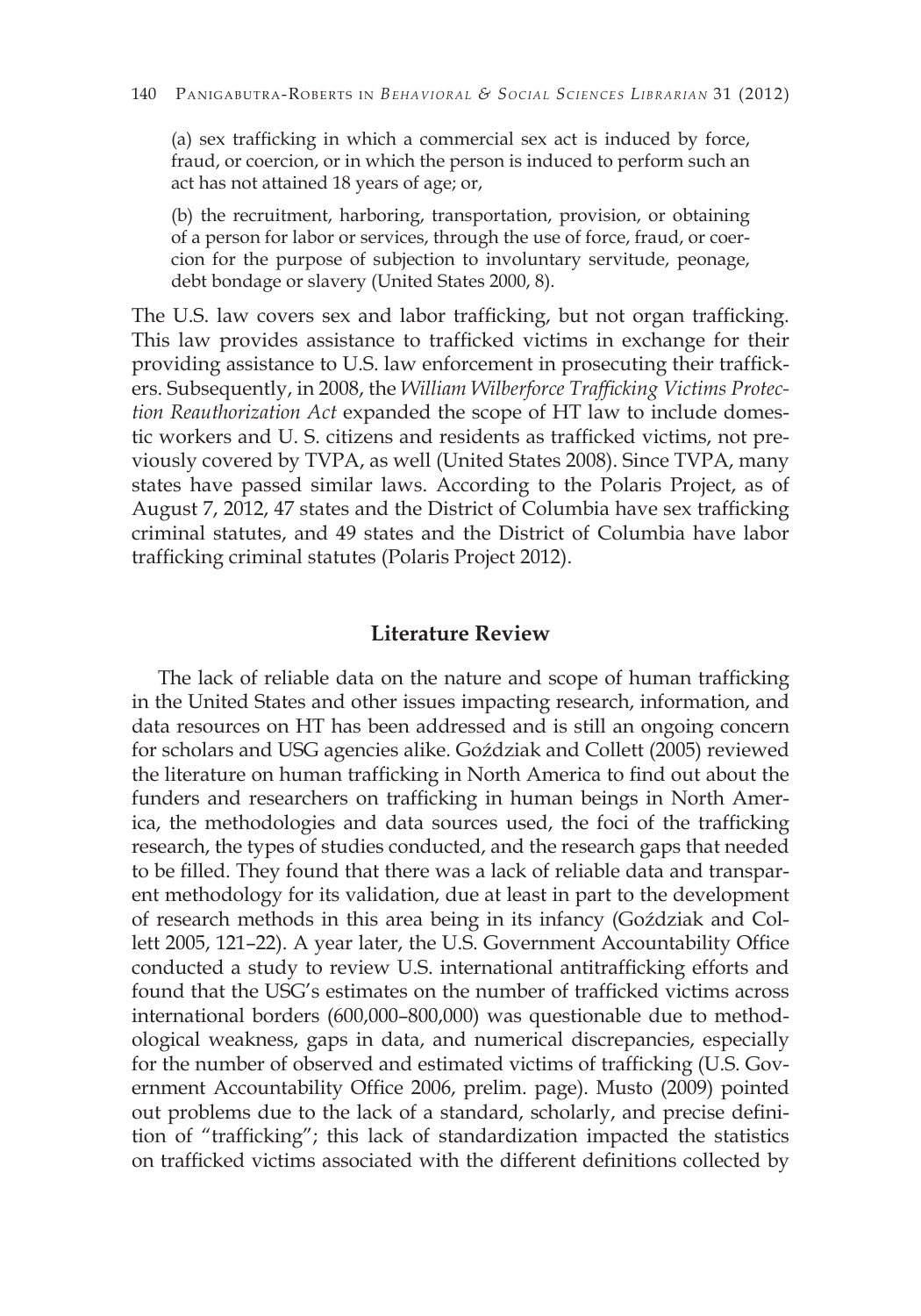researchers, agencies, and NGOs. Trafficked persons as a "hidden population" and the stigma associated with being trafficked and prostituted also made people less likely to talk to researchers (Musto 2009, 282). Musto also asserted that policymakers and law enforcement in the United States tended to consider all "irregular migrants," smuggled or trafficked, as criminals first until proven to be exploited (Musto 2009, 283). Since these studies, research on human trafficking has become more rigorous and research using a more systematic approach has been a priority for grants made by U.S. government agencies. Part I of this two-part survey focuses on what is known about human trafficking in the United States based on the new research using a more systematic approach and better methodology. As for library and information science literature, the author searched the database *Library, Information Science & Technology Abstracts* (accessed on March 15, 2012) using the term "human trafficking" to find what has been written on this topic in this discipline (EBSCO Publishing 2005–2012). Of the 71 results, the majority are book reviews or analyses of news reports on human trafficking (in *Index on Censorship*), with one article on trafficking Internet brides from the perspective of information and communication technology law (Jones 2011). Only 26 of 71 results are published in scholarly (peer-reviewed) journals. Out of 71 results, only three publications assess and/or review the state of knowledge and resources on human trafficking in the United States. They are a bibliography on trafficking in persons in international and U.S. laws (Mattar 2004), an article on international resources on human trafficking (Stuart 2004), and a review of the website humantrafficking.org (Roberts and Drost 2010). Two of the three publications are dated. Two focused on international issues and legal aspects, and one reviewed only one website on human trafficking. Thus, this two-part survey will fill the gap in the library science literature on human trafficking by focusing on the problem in the United States and on the resources produced by the U.S. government agencies that have not been reviewed extensively in the library science literature. This survey may also serve as a complement to the recent review of resources on human rights by Kahl and Davis-Kahl (2010).

#### **Methodology**

For this part of the two-part survey, the author derived the content from her works and other resources as follows:

• A review of the literature included in the National Institute of Justice's research publications database, database searches in Thomson Reuter's Web of Knowledge, and catalog searches for books and government reports on human trafficking via the University of Nebraska–Lincoln Libraries and WorldCat catalogs. The author also searched the Inter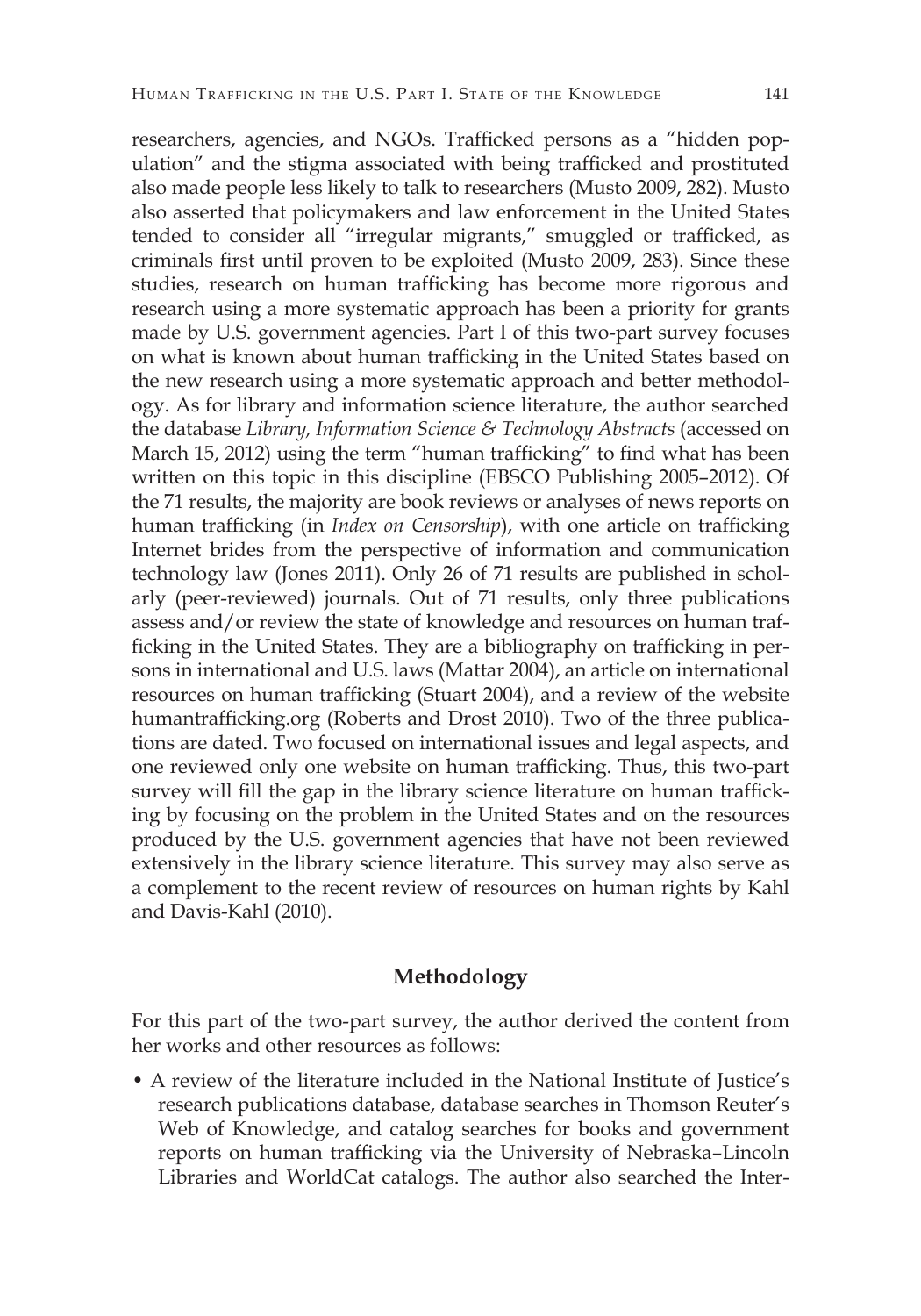net/Google using the keyword "human trafficking" and visited the websites on human trafficking created by U.S. and state government agencies and antitrafficking NGOs.

- *Human Trafficking Webliography* (Panigabutra-Roberts 2009). The author created this catalog of websites between 2006 to 2009 by collecting the website URLs from various Internet resources, Google searches, books, reports, and articles on human trafficking and organized them by tags or keywords terms using Delicious, a social bookmarking service. As of March 20, 2012, there were 423 websites included in this catalog.
- University of Nebraska–Lincoln Interdisciplinary Conference on Human Trafficking Proceedings (2009–2011).

In summary, this article, Part I, will serve as an overview on the problem of human trafficking in the United States in general and is followed by Part II, a guide to the resources (i.e., publications and data) on human trafficking produced by U.S. federal government agencies.

#### **State of Knowledge on HT in the United States**

The Extent and Types of HT in the United States

Currently no agency has accurate data of the extent of HT in the United States. The difficulty in obtaining this data is due to the hidden nature of the crime, the uneven development of antitrafficking efforts at both state and local levels in the United States, and the lack of a centralized clearinghouse for HT information by the U.S. government. As for the scale of the problem of HT in the United States, studies reveal a rise in the number of HT victims found. Farrell et al. studied U.S. state and local law enforcement agencies and found that HT investigations increased from 175 reported cases in the year 2000, to 750 reported cases in the year 2006 (Farrell et al. 2008, 6). This study also found that the data on human trafficking can be uneven, due to the fact that 70% of the agencies investigating multiple HT cases investigated only one type of HT: 34% investigated only labor trafficking and 36% investigated only sex trafficking. The uneven use of time in investigation is another problem; most responding agencies reported spending more time investigating sex trafficking cases than labor trafficking cases according to this study. These are among the factors why data on human trafficking is, at best, a guestimate. Consequently, one needs to be skeptical and use scrutiny when reading or hearing of high estimates of HT cases in the United States and elsewhere.

# Trafficked Victims

In the *U.S. Attorney General's Annual Report to Congress and Assessment of U.S. Government Activities to Combat Trafficking in Persons* (2011), each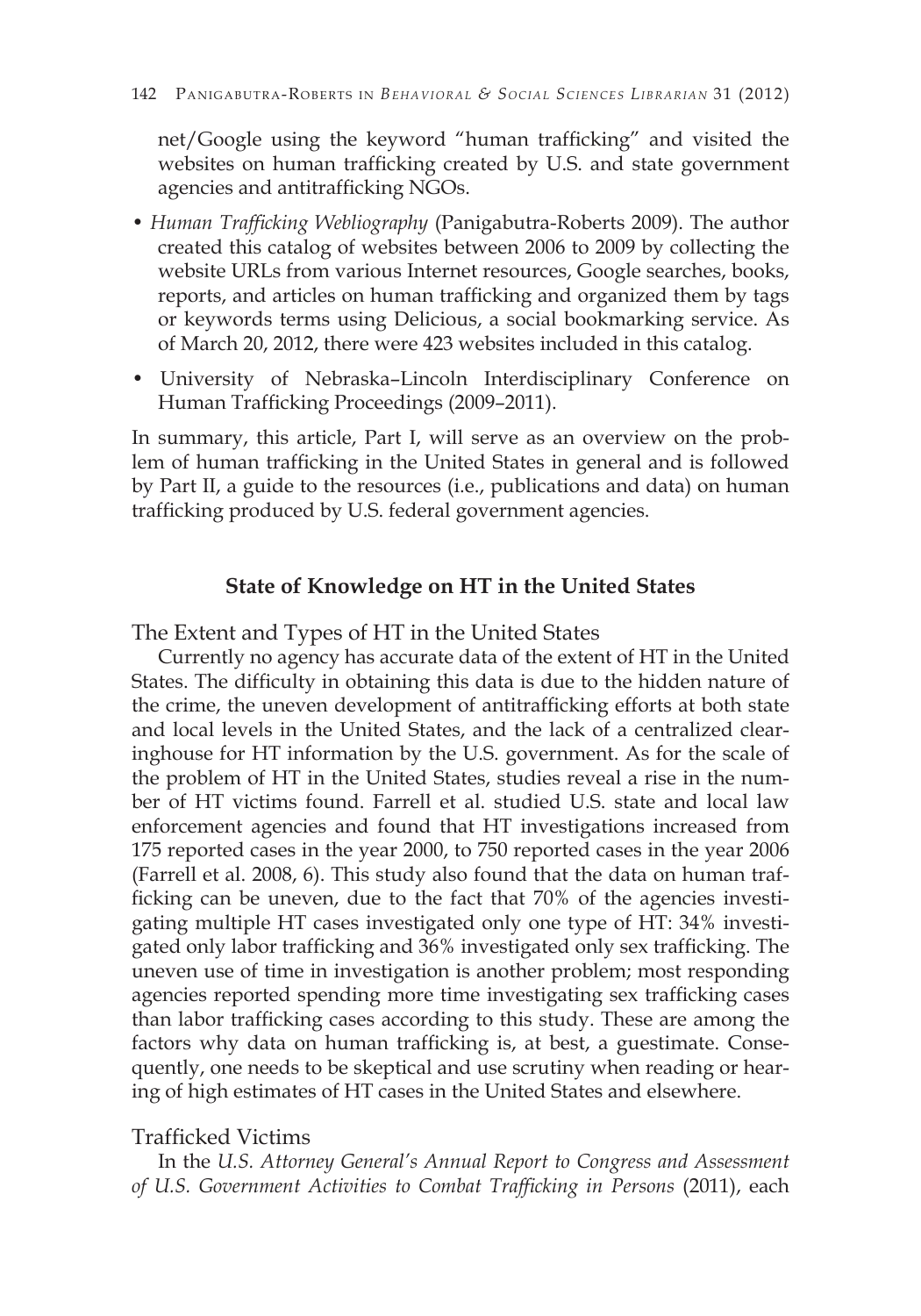federal agency collected its own data related to its programs and services for trafficked victims. Notably, as an example of data related to foreignborn trafficked victims, for FY2010, the Office of Refugee Resettlement (ORR), which was responsible for the case management of foreign-born trafficked victims, issued 449 Certification Letters to adults and 92 Eligibility Letters to children, for a total of 541 letters issued.<sup>1</sup> Additionally, ORR issued 12 Interim Assistance Letters to children, seven of whom later received Eligibility Letters (U.S. Attorney General 2011, 29).

Of the victims certified in FY 2010:

- 55% were male.
- 78% were victims of labor trafficking.
- 12% were victims of sex trafficking.
- 10% were victims of both labor and sex trafficking
- All victims of sex trafficking and all victims of both labor and sex trafficking were female. (U.S. Attorney General 2011, 29)

For child victims:

- 59% were female.
- 29% were victims of sex trafficking.
- 62% were victims of labor trafficking.
- 9% were victims of both labor and sex trafficking. (U.S. Attorney General 2011, 30)

A large number of trafficked victims are in the labor trafficking category, since most labor trafficking involved large-scale cases such as those in the garment industry (the El Monte case)<sup>2</sup> or farm industry (the Global Horizons case in Hawaii), $3$  for example.

The Human Trafficking Reporting System (HTRS) of the Department of Justice is a better source of data, as it includes both trafficked victims who are foreign-born and U.S. citizens and it is the only system that collects data from the investigations conducted by state and local law enforcement agencies. The data forming the basis for this publication, from *Characteristics of Suspected Human Trafficking Incidents, 2008–2010: Highlights,*  indicated that more sex trafficking incidents than labor trafficking incidents were identified (Banks, Kyckelhahn, and U.S. Bureau of Justice Statistics 2011, 1). Federal agencies, however, were more likely to lead labor trafficking investigations (29%) than sex trafficking investigations (7%). (Note: Sex trafficking investigations were mostly led by state, local, or territorial level government agencies.) The other details on HT incidents in this report are:

- Federally funded HT task forces opened 2515 suspected incidents of HT for investigation, January 2008–June 2010, or in 2½ years.
- 82% were sex trafficking (more than 1200 adults and more than 1000 children).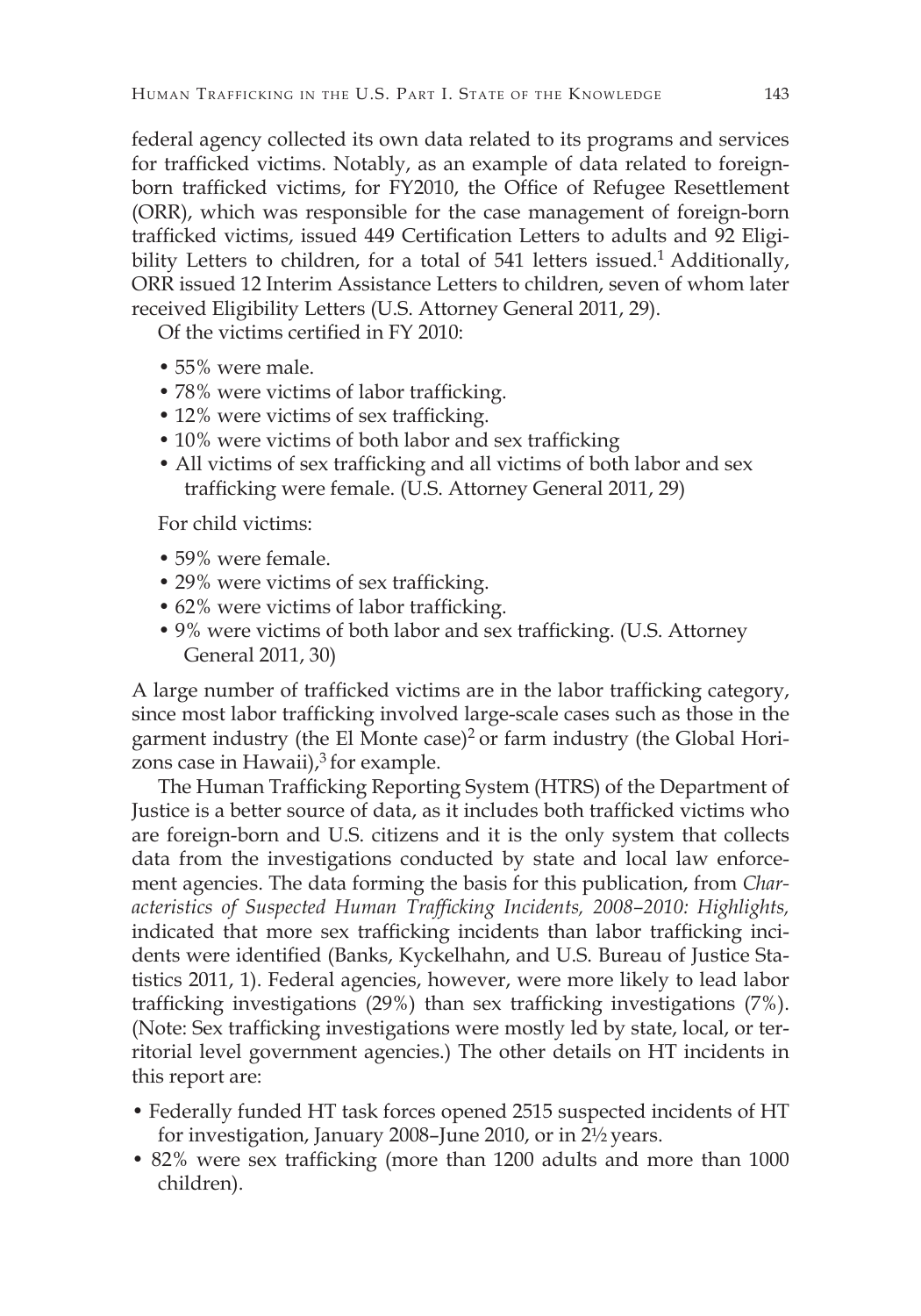- 14% were labor trafficking (350 incidents, with some overlap with sex trafficking; thus, more than 100% in total).
- 7% were an unknown trafficking type.

### HT Types: Varying From State-to-State

Studies also showed that the emphasis on labor trafficking and sex trafficking seems to vary by state and region. California's task forces (California Department of Justice 2007) reported that between December 2005 and March 2007 (*n* = 58) 54% of human trafficking cases involved labor trafficking and 46% involved sex trafficking. Florida State University's Center for the Advancement of Human Rights (FSU-CAHR 2010) reported that since 2004, the majority of Florida cases prosecuted in the federal courts involved labor trafficking for both immigrants and U.S. citizens. On the contrary, Texas's Office of the Attorney General (2008) and Wisconsin's Office of Justice Assistance (2008) reported more sex trafficking than labor trafficking. However, the early labor trafficking study by Free the Slaves and the Human Rights Center at University of California–Berkeley (FTS and HRC-UC) (2005) found labor trafficking to be prominent in California, Florida, New York, and Texas. Farrell et al. (2008) added Arizona to this list of states where labor trafficking is prominent. In the past 10 years, Hawaii (Downes 2010) and other U.S. territories, such as American Samoa (FTS and HRC-UC 2005), also witnessed large-scale labor trafficking cases.

# HT Data Reporting

Currently, at the national level, the 40 state task forces funded by the Bureau of Justice Assistance are the most well-equipped with the resources necessary for reporting data on human trafficking cases (Figure 1; U.S. Department of Justice Bureau of Justice Assistance and Office for Victims of Crime 2009).

While more published data are available, the true number of trafficked victims in the United States is still elusive, due to the hidden nature of the crime and to cases not being reported or investigated.

In response to the need to improve data collection, the U.S. Attorney General's report called for an increase in intelligence gathering on HT and for the creation of a national data collection mechanism to count and track HT cases brought under state laws (U.S. Attorney General 2010, 14–15). States can choose to include the mandate in the state law and to instruct agencies to collect data related to human trafficking.

# Types of Human Trafficking and the Characteristics of Trafficked Victims and Perpetrators

The most common types of labor trafficking involve debt bondage, commercial agriculture, restaurant work, and the tourism and hospitality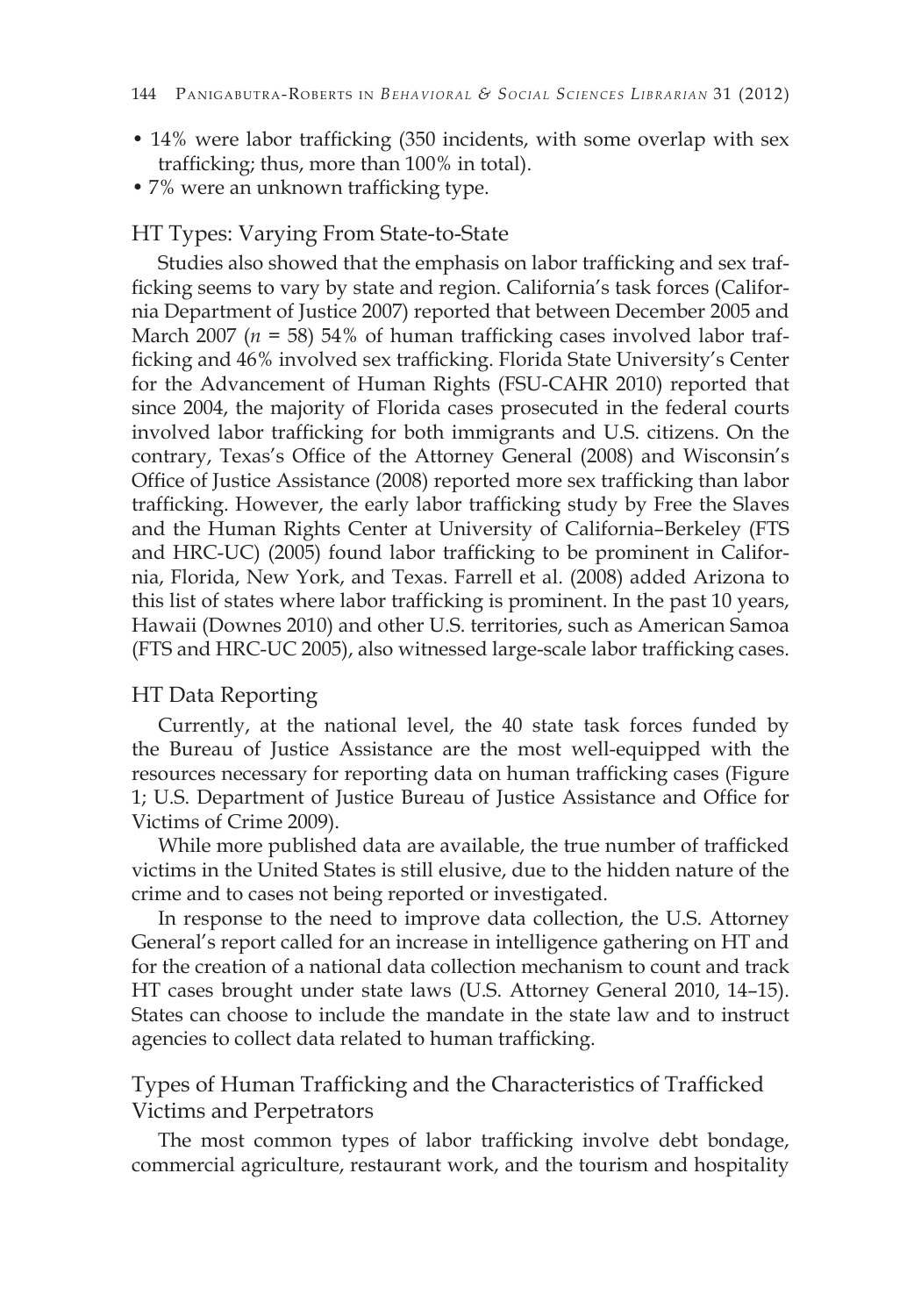

**Figure 1 .** U.S. Department of Justice's Bureau of Justice Assistance and Office for Victims of Crime (BJA/OVC) human trafficking task forces (40) map.

industries. In sex trafficking, victims are usually female and often underage. In labor trafficking, victims are typically male and between 18 and 24 years old (Farrell et al. 2008). However, for certain types of labor trafficking, such as domestic servitude, female adults and minors are more common among both immigrants and U.S. citizens. Perpetrators of labor trafficking tend to be 25–50 years old and overwhelmingly male. Sex trafficking perpetrators are still most frequently male, but more female traffickers are involved with sex trafficking than with labor trafficking (Farell et al. 2008; FSU-CAHR 2010; California Department of Justice 2007; FTS & HRC-UC 2005).

Studies by Free the Slaves and the Human Rights Center, University of California, Berkeley (2005) and by Farrell et al. (2008) found perpetrators and victims to be closely matched in their nationality or ethnicity. For the HT victims, the U.S. Attorney General reported that in FY2010 certified HT victims were from 35 U.S. states, the District of Columbia, and Saipan, and from 47 countries in the Americas, Asia, Africa, and Europe (U.S. Attorney-General 2011, 30). For international HT victims on U.S. soil, the top countries of origin and the number of certified HT victims from each country were as shown in Table 1 and Table 2 (U.S. Attorney General 2011).

In short, human trafficking does occur in the United States, and the victims are not only foreign nationals and immigrants, but also U.S. citizens and residents, and HT has impacted both adults and children.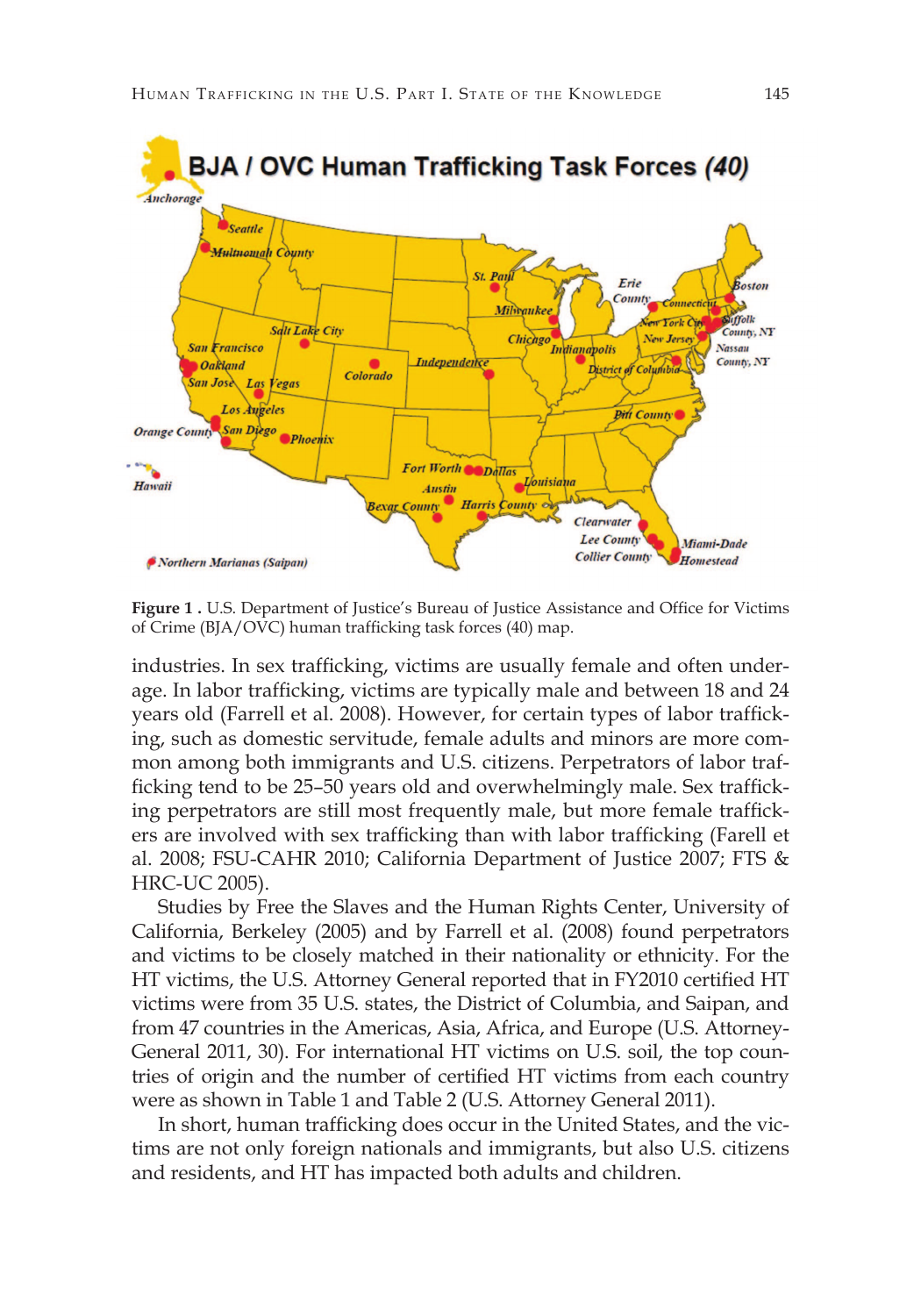| Country of origin  | Number of victims |  |
|--------------------|-------------------|--|
| Thailand           | 95                |  |
| India              | 90                |  |
| Mexico             | 46                |  |
| Philippines        | 37                |  |
| Haiti              | 31                |  |
| Honduras           | 24                |  |
| El Salvador        | 19                |  |
| Dominican Republic | 16                |  |
| Guatemala          | 13                |  |
| Peru               | 9                 |  |

**Table 1.** The Top 10 Countries of Origin of Certified Adult HT Victims, FY 2010

# Children HT Victims

Trafficking of children differs from that of adults in that family involvement in recruitment and facilitation is much more common. Goździak et al. (2008) researched U.S. child survivors of sexual and labor trafficking through a 2005 National Institute of Justice (NIJ) grant and found that parents or grandparents were, to some degree, involved in 52 of the 56 cases researched. Child fostering is also common in many parts of the world, and it is not rare for children to be sent away to work for a relative or family friend. In the study, all of the children worked in their home countries prior to being trafficked, which may have prevented the children from viewing themselves as victims when they were trafficked to the United States.

Goździak et al. (2008) found that:

- Teenage girls faced a higher chance of being trafficked in the United States than teenage boys.
- In 70% of the cases, teenage girls were trafficked for sexual exploitation, and 24% were trafficked solely for labor and domestic servitude.

The report calls for the government to make the identification of child trafficking victims a priority, for an increase in antitrafficking resources for law enforcement, and for ongoing comprehensive training programs for immigration officials and local law enforcement.

| Country of origin | Number of victims |  |
|-------------------|-------------------|--|
| Mexico            | 30                |  |
| Honduras          | 27                |  |
| Guatemala         | 12                |  |
| El Salvador       | Q                 |  |
| China             |                   |  |

**Table 2.** The Top Five Countries of Origin of the Certified Child HT Victims, FY 2010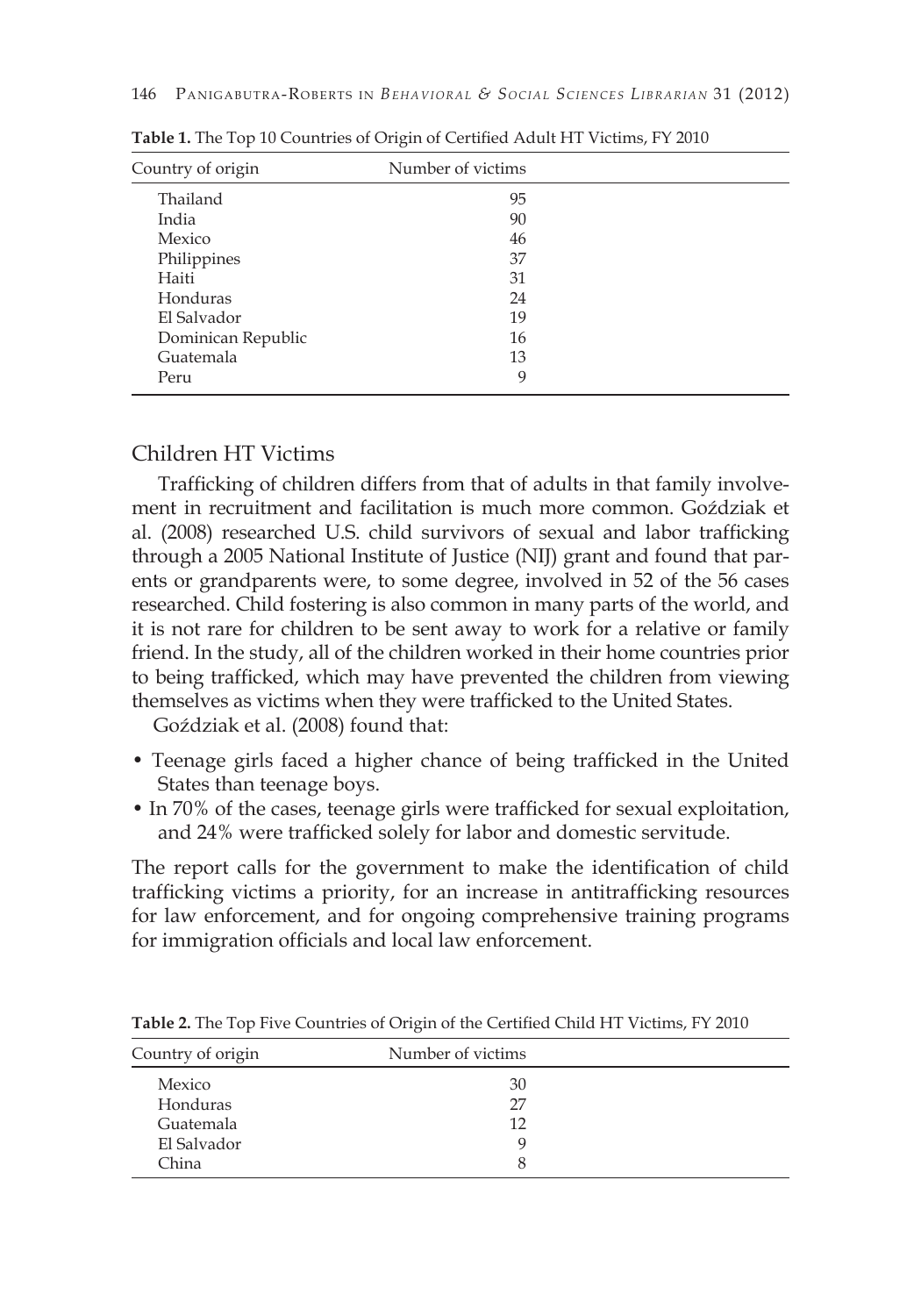### Example of HT Cases in the United States

Beyond the statistical data, here is some qualitative information on actual human trafficking cases that occurred in the United States:

- Washington, DC: Domestic workers serving foreign diplomats to the United States reported cases of abuse ranging from deprivation of wages to verbal, physical, and even sexual abuse by the diplomats, but the diplomats are protected from lawsuits due to diplomatic immunity (Luxner 2010).
- Hawaii: A forced labor case of Global Horizons, a recruiting company for the farm industry in the United States. The company was accused of abusing Thai migrant farm workers, who were forced to work for little or no pay and were held in place with threats and intimidation (U.S. Federal Bureau of Investigation 2011).
- Michigan: A forced labor case of Eastern European women who were forced to work as exotic dancers in a Detroit-area club (U.S. Federal Bureau of Investigation, Detroit Division 2011).
- Kansas City, MO: A high-ranking Taiwan representative was charged with fraud in foreign labor contracting with two Filipino housekeepers by paying low wages and forcing them to work excessive hours (U.S. Federal Bureau of Investigation, Kansas City Division 2011a).
- Kansas City, MO: Eight Uzbekistan nationals were among 12 charged with racketeering, human trafficking, and immigration violations, for withholding much of the victims' earnings from hospitality jobs in as many as 14 states and for threatening them with deportation and financial penalties if they refused to comply with the defendants' demands (U.S. Federal Bureau of Investigation, Kansas City Division 2011b).
- Native Americans in Minnesota and other states. Police reports from Duluth showed that Native American girls were being lured off reservations, taken onto ships in port, beaten, and gang-raped. Tribal advocates in South Dakota and Minnesota have also reported that Native American girls were being trafficked into prostitution, pornography, and strip shows over state lines and internationally to Mexico (Pierce and Minnesota Indian Women's Resource Center 2009, 2).
- First Iowan sentenced for "human trafficking." In 2007, two Nebraska runaway girls were recruited and harbored—age 15 and 16 at the time for the purpose of commercial sexual activity, including prostitution and performing at strip clubs (Iowa Office of the Attorney General 2008).

# **Conclusion**

Since Goździak and Collett (2005) reviewed the literature of human trafficking in North America, the research on human trafficking in the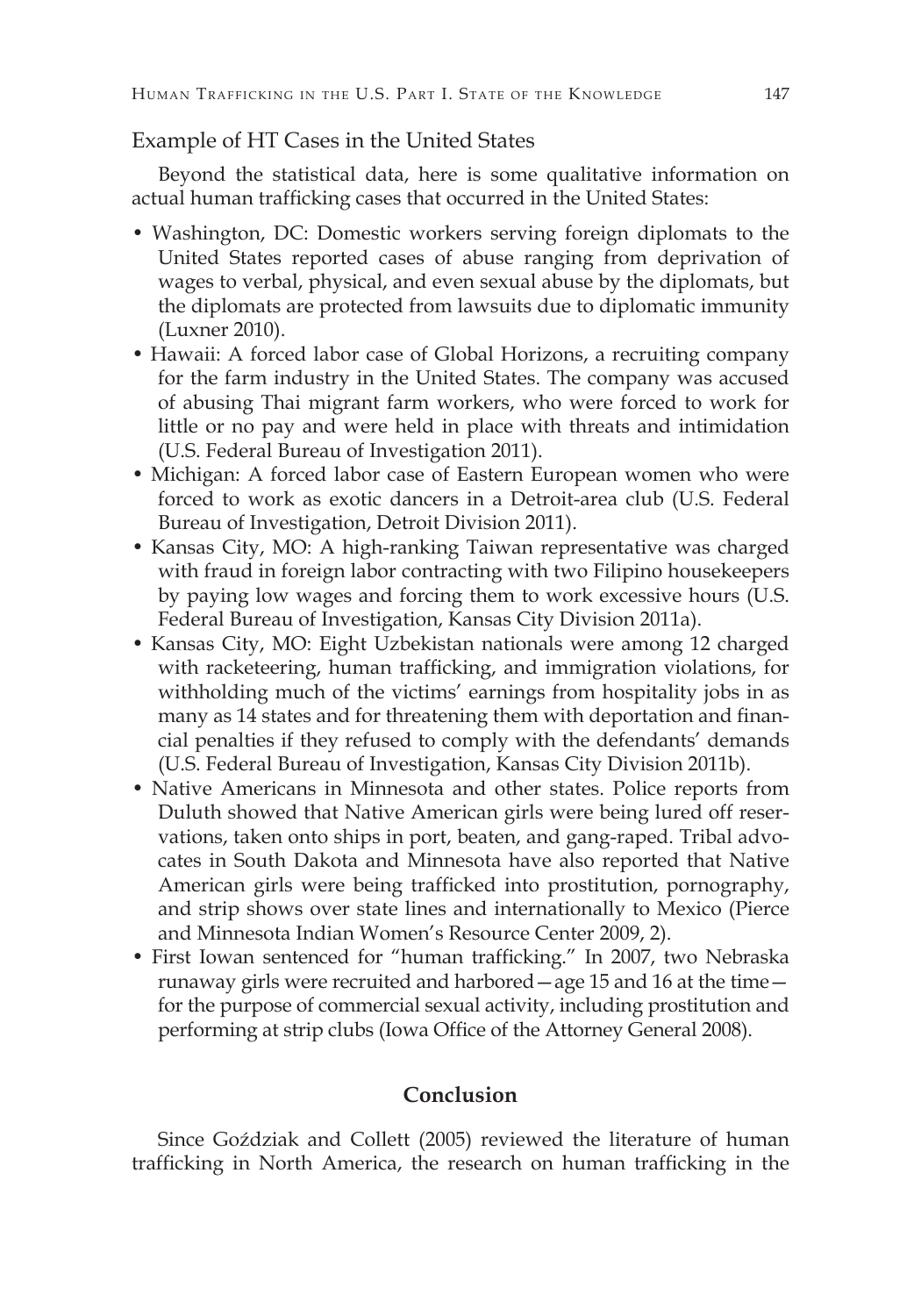United States and the data collection processes have improved, in part because the research grants from federal agencies, such as NIJ, have focused on methodology and instruments for data collection on HT cases, most notably the project at Northeastern University that resulted in the development of the HTRS. But the USG still has more work to do on centralizing and improving its intelligence and data collection at the national level, as indicated in the latest U.S. Attorney General's report for FY2010 (U.S. Attorney General 2011, 9):

- The HSTC worked to develop a report examining different national databases and issues associated with the creation of a centralized human trafficking database.
- The Senior Policy Operating Group (SPOG) Committee on Human Trafficking Research & Data gathered information on and compared the parameters of United States-based human trafficking databases, data sets, and domestic studies in order to enhance policymakers' understanding of the existing human trafficking data available, strengthen agency information sharing, and inform the development of antitrafficking initiatives.

In summary, the state of knowledge on human trafficking in the United States has improved, but the U.S. government and the HT research communities have much to accomplish to improve data collection methods and statistics on HT and to fill the knowledge gaps through research.

#### **Notes**

- 1. ORR is responsible for issuing certifications to non-U.S. citizen, non-lawful permanent resident adult victims of human trafficking who are willing to assist law enforcement in the HT investigations, and for issuing Eligibility Letters to non-U.S. citizen, non- lawful permanent resident child victims of human trafficking (*i.e.*, minors) (U.S. Attorney General 2011, 29).
- 2. Garment workers as labor trafficked victims in the El Monte case (Thai Community Development Center 2012).
- 3. Global Horizons, a recruiting company for farm industry in the United States, was accused of abusing Thai migrant farm workers who were forced to work for little or no pay and were held in place with threats and intimidation (U.S. Federal Bureau of Investigation 2011).

#### **References**

All the websites in this article were accessed on September 28, 2012.

Banks, Duren, Tracey Kyckelhahn, and U.S. Bureau of Justice Statistics. 2011. *Characteristics of suspected human trafficking incidents, 2008–2010*. Bureau of Justice Statistics special report. Washington, DC: Department of Justice, Bureau of Justice Statistics.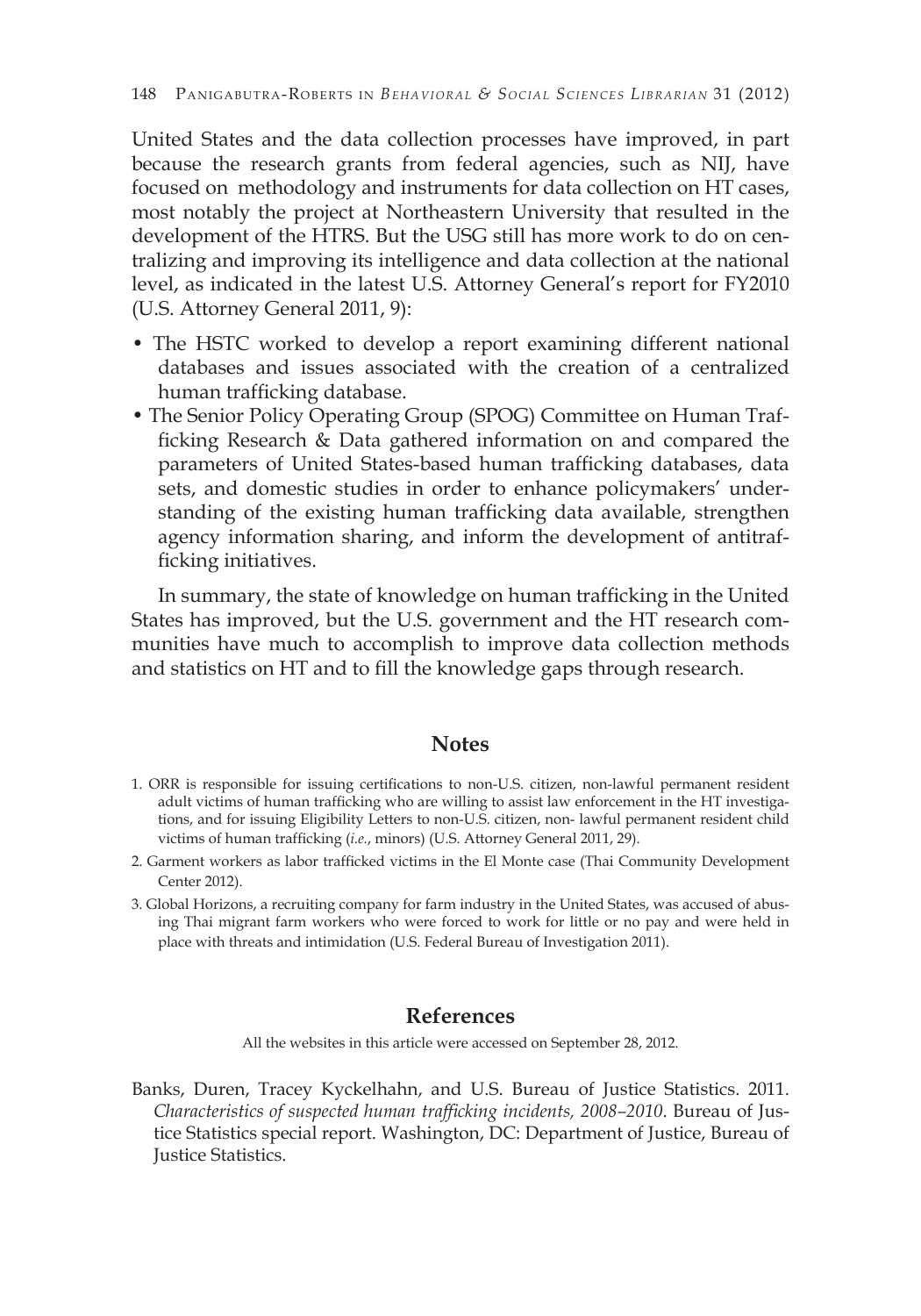- California Department of Justice. 2007. *Human trafficking in California, Final report of the California Alliance to Combat Trafficking and Slavery Task Force*. Sacramento, CA: California Attorney General's Office. http://ag.ca.gov/publications/ Human\_Trafficking\_Final\_Report.pdf
- Downes, Lawrence. 2010. In an ugly human-trafficking case, Hawaii forgets itself. *New York Times*, September 21, 30, http://www.nytimes.com/2010/09/21/ opinion/21tue4.html
- EBSCO Publishing. 2005–2012. *Library, Information Science & Technology Abstracts*. Ispwich, MA: EBSCO Publishing.
- Farrell, Amy, Jack McDevitt, Stephanie Fahy, and Institute on Race and Justice at Northeastern University. 2008. *Understanding and improving law enforcement responses to human trafficking: Final report*. Boston, MA: Institute on Race and Justice at Northeastern University. https://www.ncjrs.gov/pdffiles1/nij/ grants/222752.pdf
- Florida State University Center for the Advancement of Human Rights. 2010. *Florida strategic plan on human trafficking*. Tallahassee, FL: Florida State University. http://www.dcf.state.fl.us/initiatives/humantrafficking/docs/FSUStrategic–Plan2010.pdf
- Free the Slaves and Human Rights Center of the University of California. 2005. Hidden slaves: Forced labor in the United States. *Berkeley Journal of International Law 23*(1): 47–109.
- Goździak, Elzbieta M., and Elizabeth A. Collett. 2005. Research on human trafficking in North America: A review of literature. *International Migration 43*(1– 2): 99–128.
- Goździak, Elzbieta M., and Micah N. Bump, Georgetown University Institute for the Study of International Migration, Migration and Refugee Services (United States Catholic Conference), and National Institute of Justice (U.S.). 2008. *Victims no longer: Research on child survivors of trafficking for sexual and labor exploitation in the United States: Final report*. Washington, DC: Institute for the Study of International Migration, Georgetown University.
- Iowa Office of the Attorney General. 2008. First Iowan sentenced for "human trafficking": Leonard Ray Russell sentenced to up to 25 years in prison for human trafficking, ongoing criminal conduct, and pandering. *Iowa. Department of Justice: Latest News*, December 22, http://www.iowa.gov/government/ag/latest\_news/releases/dec\_2008/Human\_Trafficking.html
- Jones, Jackie. 2011. Trafficking Internet brides. *Information & Communications Technology Law 20*(1): 19–33.
- Kahl, Chad M., and Stephanie R. Davis-Kahl. 2010. Human rights reference sources: A critical annotated bibliography. *Behavioral & Social Sciences Librarian 29*(1): 32–64.
- Luxner, Larry. 2010. Oppressed nannies: State Department orders embassies to clean up their act. *Washington Diplomat*, November 18, http://www.washdiplomat.com/index.php?option=com\_content&view=article&id=6064:op pressed-nannies-state-department-orders-embassies-to-clean-up-their-act- &catid=203:february-2010&Itemid=241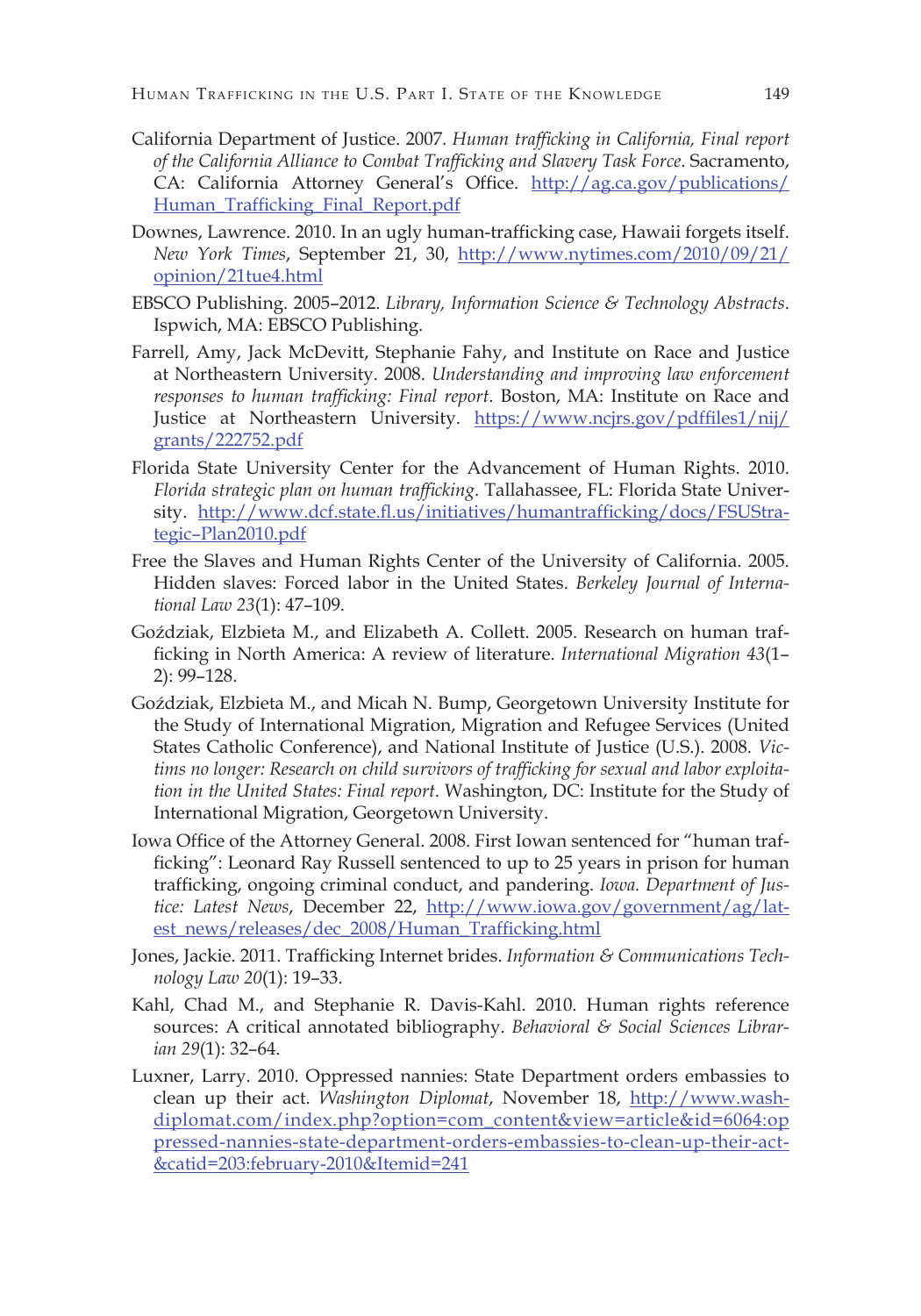- Mattar, Mohamed Y. 2004. Trafficking in persons: An annotated legal bibliography. *Law Library Journal 96*(4): 669–726.
- Musto, Jennifer Lynne. 2009. What's in a name? Conflations and contradictions in contemporary U.S. discourses of human trafficking. *Women's Studies International Forum 32*(4): 281–287.
- Panigabutra-Roberts, Anchalee. 2009. Human trafficking webliography. *DigitalCommons@ University of Nebraska-Lincoln*. http://digitalcommons.unl.edu/ humtraffdata/52
- Pierce, Alexandra, and Minnesota Indian Women's Resource Center. 2009. *Shattered hearts: The commercial sexual exploitation of American Indian women and girls in Minnesota*. Minneapolis: Minnesota Indian Women's Resource Center. http://www.miwrc.org/about-us-section-shattered-hearts-report
- Polaris Project. 2012. Majority of states actively passing laws to combat human trafficking. *Polaris Project: Press Releases*, August 7, http://www.polarisproject.org/media-center/press-releases/634-majority-of-states-actively-passinglaws-to-combat-human-trafficking
- Roberts, Joni R., and Carol A. Drost. 2010. Internet reviews. *College & Research Libraries News 71*(3): 168–169.
- Stuart, Lynne. 2004. International documents roundup: The new slavery: International resources on human trafficking. *DttP: Documents to the People 32*(1): 9–10.
- Texas Office of the Attorney General. 2008. *The Texas response to human trafficking: Report to the 81st legislature*. Austin, TX: Office of the Attorney General. https://oag.state.tx.us/AG\_Publications/pdfs/human\_trafficking\_2008.pdf
- Thai Community Development Center. 2012. *Victory for human rights*. Thai Community Development Center, http://thaicdc.org/cms/ victory-for-human-rights
- United Nations. 2000. *Protocol to prevent, suppress and punish trafficking in person, especially women and children*. Geneva, Switzerland: United Nations.
- United States. 2000. *Victims of trafficking and violence protection act of 2000. Division A: Trafficking victims protection act of 2000*. Washington, DC: Government Printing Office.
- United States. 2008. *William Wilberforce trafficking victims protection reauthorization*  act of 2008. Washington, DC: Government Printing Office. http://purl.access. gpo.gov/GPO/LPS109386
- U.S. Attorney General. 2010. *Attorney General's Annual report to Congress and*  assessment of the U.S. government activities to combat trafficking in persons: Fiscal *year 2009*. Washington, DC: Department of Justice. http://www.justice.gov/ archive/ag/annualreports/tr2009/agreporthumantrafficking2009.pdf.
- U.S. Attorney General. 2011. *Attorney General's Annual report to Congress and*  assessment of the U.S. government activities to combat trafficking in persons: Fiscal *year 2010*. Washington, DC: Department of Justice. http://www.justice.gov/ ag/annualreports/tr2010/agreporthumantrafficking2010.pdf
- U.S. Department of Justice, Bureau of Justice Assistance and Office for Victims of Crime. 2009. BJA/OVC human trafficking task forces (40). https://www.bja. gov/Programs/40HTTF.pdf